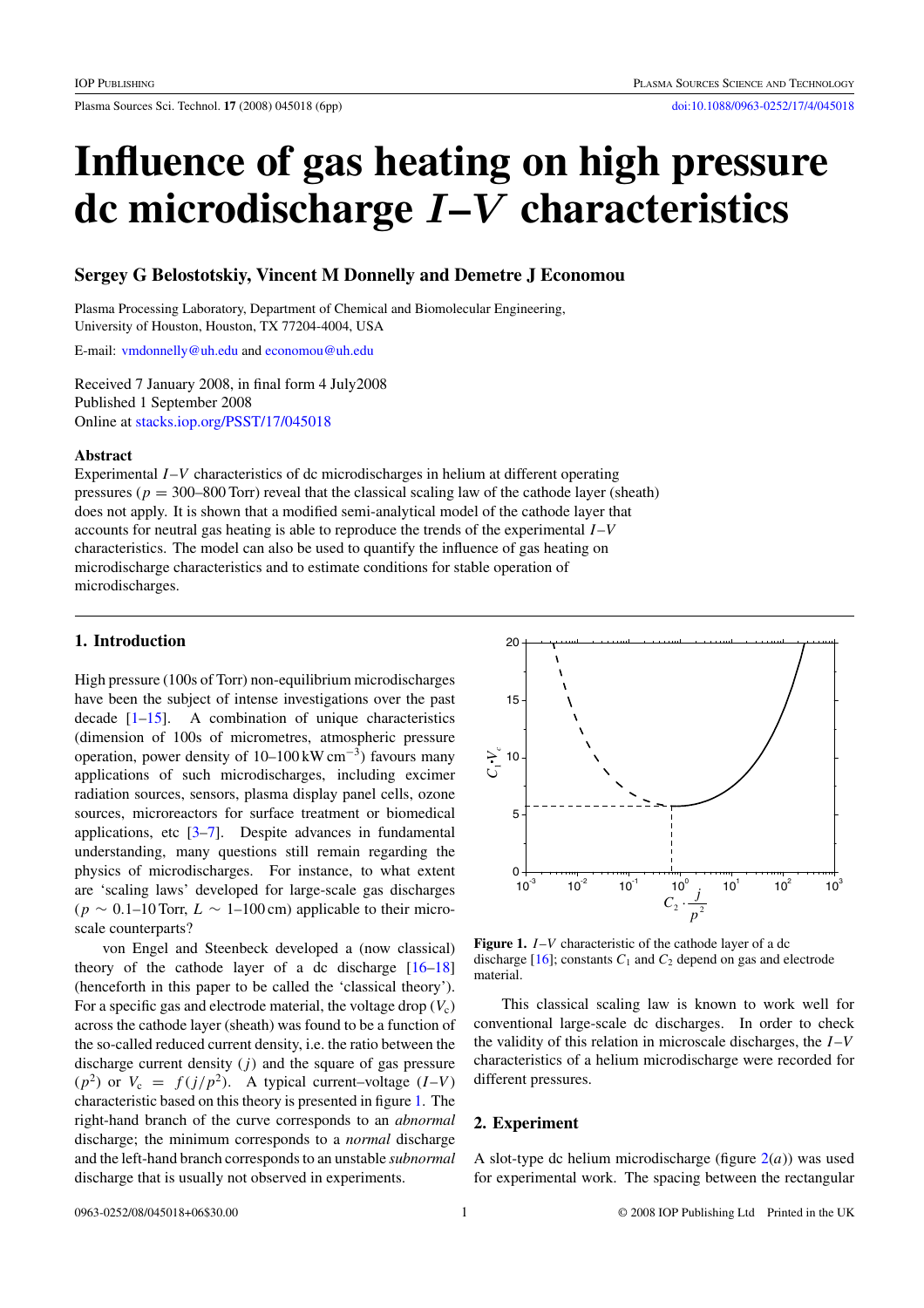<span id="page-1-0"></span>

**Figure 2.** (*a*) Schematic diagram of the slot-type microdischarge used for experimental work. (*b)* Image of a helium microdischarge  $(p = 600$  Torr,  $I = 10$  mA). The dashed lines show the approximate location of the electrodes.

 $(5 \text{ mm} \times 0.5 \text{ mm}$  exposed area) molybdenum electrodes was  $L = 300 \mu m$  and the operating pressure was varied in the range *p* = 300–800 Torr. Such operating conditions (*pL* ∼ 10 Torr cm) correspond to a discharge with a short positive column (figure 2(*b*)).

The electric field in the positive column is determined by the electron density balance, i.e. electron production must equal electron loss. As shown in [\[14\]](#page-5-0), under the present experimental conditions, three-body recombination is the main channel of electron loss,

$$
e + e + He_2^+ \longrightarrow He_2^{**} + e,
$$

Using typical values of electron temperature  $T_e \sim 2$  eV and electron density  $n_e \sim 10^{13}$  cm<sup>-3</sup>, one obtains an electron loss frequency of  $\sim 10^5$  s<sup>-1</sup>. The electric field necessary to produce an ionization frequency of  $10^5$  s<sup>-1</sup> is  $E \sim 1 \text{ kV cm}^{-1}$ . For a positive column length of ∼100 *µ*m, this results in a voltage drop of ∼10 V. Since a typical voltage drop across the microdischarge is ∼200 V, one concludes that the microdischarge voltage is roughly the same as the cathode layer (sheath) voltage (this conclusion is corroborated by a simulation result shown in figure  $3(a)$  $3(a)$  of [\[14\]](#page-5-0)). It should also be mentioned that the spacing between the electrodes *L* is several times larger than the cathode layer thickness  $d_c$  ( $L > d_c$ ), so that the classical glow discharge structure is obtained [\[19\]](#page-5-0).

The voltage across the microdischarge was measured with a high voltage probe (Tektronix P5100) connected to an oscilloscope (Tektronix 2430). The discharge current was measured as the voltage across a  $100 \Omega$  resistor again using an oscilloscope. The oscilloscope was connected to a personal computer via GPIB and data acquisition was controlled by a LabVIEW program.

The experimental *I*–*V* characteristics (figure [4\)](#page-4-0) do not follow the classical theory of von Engel and Steenbeck [\[16–19\]](#page-5-0). Specifically, the voltage drop across the cathode layer is not solely a function of reduced current density, but it also depends on pressure.

Previous investigations  $[13-15]$  have shown that ohmic heating can result in a considerable rise in the neutral gas temperature ( $T_g$ ) in a microdischarge ( $T_g$  may reach ~1000 K). In the presence of gas heating, the gas number density *N* is reduced for an isobaric system (it should be noted here that discharge scaling parameters depend upon gas number density *N* rather than pressure). Moreover,  $T_g$  affects ion mobility and hence ion drift velocity. Thus, gas heating affects the discharge electric field and the current density, and in turn the heat generation term. Therefore, the equations for charged particle transport must be coupled with the heat transfer equation.

The question still remains as to whether or not neutral gas heating is the main reason for the disagreement of the classical theory with the experimental data in atmospheric pressure microdischarges. To answer this question, the classical theory of the cathode layer was modified to include neutral gas heating effects. The goal was to develop a semi-analytical model, the solution of which can provide more insight into the physics of the problem, as compared with a purely numerical solution.

# **3. Mathematical model**

As shown in  $[14]$ . He<sup>+</sup> is the dominant ion in the cathode layer for this type of microplasma. Thus, only one type of ion was considered in the model.

The system of one-dimensional equations for a steadystate cathode layer is

$$
\begin{cases}\n\frac{\partial (n_{e} \cdot v_{e})}{\partial x} = \alpha \cdot n_{e} \cdot v_{e} - \beta_{r} \cdot n_{e} \cdot n_{i}, \\
\frac{\partial (n_{i} \cdot v_{i})}{\partial x} = \alpha \cdot n_{e} \cdot v_{e} - \beta_{r} \cdot n_{e} \cdot n_{i}, \\
\frac{\partial E}{\partial x} = \frac{e}{\varepsilon_{0}} \cdot (n_{i} - n_{e}), \\
k \cdot \frac{\partial^{2} T}{\partial x^{2}} + j \cdot E = 0.\n\end{cases}
$$
\n(1)

Here  $n_e$  and  $n_i$  are electron and ion density, respectively,  $v_e$ and  $v_i$  are electron and ion drift velocity, respectively,  $\alpha$  is the ionization (1st Townsend) coefficient,  $\beta_r$  is the recombination coefficient,  $\varepsilon_0$  is the permittivity of free space, *e* is the unit charge, *k* the is thermal conductivity of He and *j* is the total current. The boundary condition at the cathode  $(x = 0)$  is

$$
\gamma \cdot n_1(0) \cdot v_1(0) = -n_e(0) \cdot v_e(0), \qquad (2)
$$

where  $\gamma$  is the secondary electron emission coefficient.

To simplify the model, the following 'standard' approximations were made [\[16–19\]](#page-5-0).

- (1) Electron–ion recombination is negligible because of the low electron density in the cathode layer.
- (2) The electric field  $(E)$  decreases linearly with distance, i.e.

$$
E(x) = -E_c \cdot \left(1 - \frac{x}{d_c}\right),\tag{3}
$$

where  $E_c$  is the electric field at the cathode.

(3) The ionization coefficient can be approximated by

$$
\alpha(E, N) = A \cdot N \cdot \exp\left\{-\frac{B \cdot N}{|E|}\right\},\tag{4}
$$

where  $A$  and  $B$  are constants for a specific gas. In the present case,  $A = 3.11 \text{ cm}^{-1} \text{ Torr}^{-1}$  and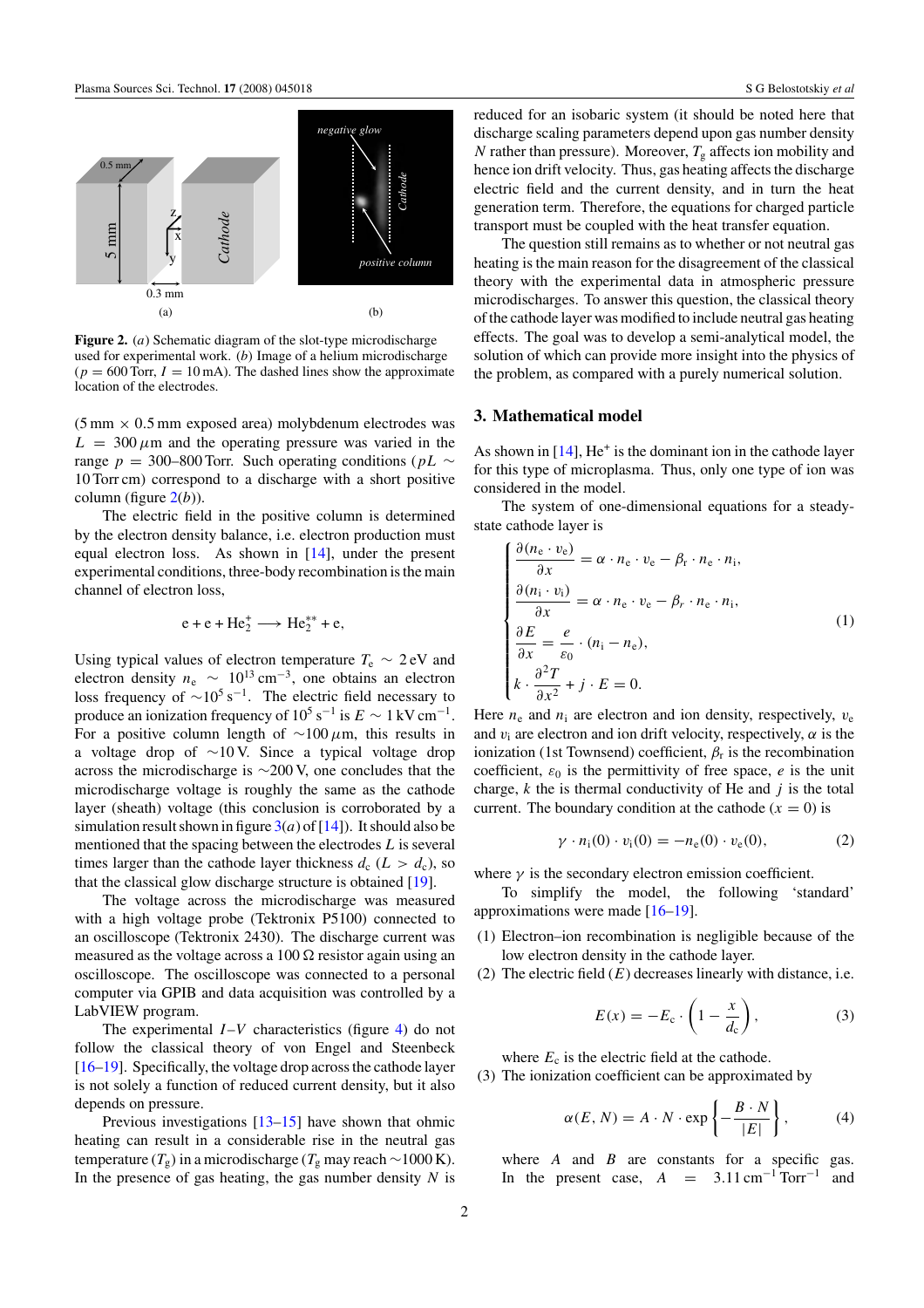<span id="page-2-0"></span> $B = 80.85$  V cm<sup>-1</sup> Torr<sup>-1</sup> were extracted by fitting the experimental data by Chanin and Rork [\[20\]](#page-5-0) at high  $(>20 \text{ V cm}^{-1} \text{ Torr}^{-1}) E/p.$ 

(4) The cathode layer thickness  $d_c$  is determined by the relation

$$
j_{\rm e}(d_{\rm c}) \approx j,\tag{5}
$$

where  $j_e$  is the electron current density.

(5) At low reduced electric fields (typically for *E/N* less than ∼50 Td) the ion drift velocity is a linear function of *E/N* [\[17–19\]](#page-5-0). This implies that the ion mobility is independent of *E/N* and

$$
\mu_{i} \propto \frac{1}{N \cdot \sqrt{T}}
$$
 or  $\mu_{i} \cdot p \propto \sqrt{T}$ . (6)

It follows that, for constant gas temperature (and assuming that the ion temperature is equal to the gas temperature),  $\mu_i \cdot p = \text{const.}$  However, at high  $E/N$  (typically for *E/N* greater than ∼200 Td) the ion drift velocity depends on  $\sqrt{E/N}$ . This means that the ion mobility decreases as  $\sqrt{2}/\sqrt{E}$ , or

$$
\mu_{\rm i} \cdot p \propto \sqrt{\frac{p}{E}} \cdot \sqrt{T}.\tag{7}
$$

The classical theory  $[17–19]$  employs equation (6) for ion mobility, where  $\mu_i p = \text{const}$ , since the gas temperature is assumed constant (no gas heating). However, since the reduced electric field in the cathode region typically exceeds ∼100 Td, it is expected that equation (7) is more appropriate and it was used for further analysis. It should be emphasized that, assuming a constant temperature, the classical scaling law,  $V_c = f(j/p^2)$ , is independent of what expression is used for the ion mobility (equation (6) versus equation  $(7)$ ). The expression used for ion mobility in this work is

$$
\mu_{\rm i} = \sqrt{\frac{C}{E \cdot p}} \cdot \sqrt{\frac{T}{T_0}},\tag{8}
$$

where  $C$  is a constant determined by fitting experimental data by Helm [\[21\]](#page-5-0) in the *E/N* range of interest.

In addition to the above approximations, the following simplifications were made regarding the thermal properties of the system.

- (6) The gas thermal conductivity is independent of temperature.
- (7) In order to obtain a semi-analytical solution, a spatially averaged gas temperature  $\langle T \rangle$  was used for the cathode layer, such that the gas number density is  $N = p/k_b \cdot \langle T \rangle$ , where  $k<sub>b</sub>$  is the Boltzmann constant.

Taking into account the assumptions stated above, the fourth equation of system [\(1\)](#page-1-0) can be reduced to a steady-state heat transfer problem with a source term given by

$$
W = \begin{cases} |j| \cdot E_c \cdot \left(1 - \frac{x}{d_c}\right), & \text{for } 0 < x < d_c, \\ 0, & \text{for } d_c < x < L. \end{cases} \tag{9}
$$

The solution of this equation with constant temperature  $T_0$ at the electrode gives the following expression for the average temperature in the cathode layer:

$$
\frac{\langle T \rangle}{T_0} - 1 = \frac{1}{2} \frac{|j| \cdot E_c}{k \cdot T_0} \cdot \Lambda^2,\tag{10}
$$

where

$$
\Lambda^{2} = \frac{1}{6} \cdot d_{c}^{2} \cdot \left(\frac{3}{2} - \frac{d_{c}}{L}\right) \quad \text{and}
$$

$$
\langle T \rangle = \frac{\int_{0}^{d_{c}} T(x) dx}{d_{c}}.
$$

It should be pointed out that, at or near atmospheric pressure, ions do not gain much energy in the sheath, due to the high collisionality. For example, for a pressure of 500 Torr, the ion mean free path  $\lambda$  is  $\sim$ 100 nm. Thus, near the cathode, ions gain energy equal to  $(e \cdot E_c \cdot \lambda) \sim 1$  eV. ( $E_c$  is the cathode field.) When this energy is multiplied by the ion current to the cathode and the cathode area, the power deposited by ion bombardment on the cathode is ∼0.05 W, much less than the total power ( $I \cdot V_c \sim 4$  W) dissipated in the cathode layer.

The value of  $T_0$  was chosen to be 350 K. This assumes that the cathode temperature is maintained constant at this value. No control of the cathode temperature was exercised in this study. However, the microdischarge was part of a block that, by virtue of its large heat capacity, moderated temperature excursions of the cathode. Thermocouple measurements of the cathode temperature in another study under similar microdischarge geometry and operating conditions showed that the cathode temperature did not exceed 420 K. The value chosen (350 K) represents an average temperature.

Solving the first two equations of system  $(1)$  and using the boundary condition equation [\(2\)](#page-1-0), one obtains the following expressions for the electron and ion current:

$$
j_{e}(x) = -\gamma \cdot e \cdot v_{i}(0) \cdot n_{i}(0) \cdot \exp\left\{\int_{0}^{x} \alpha(E(x), N) dx\right\},\tag{11}
$$

$$
j_i(x) = -e \cdot v_i(0) \cdot n_i(0)
$$

$$
\cdot \left[1 + \gamma - \gamma \cdot \exp\left\{\int_0^x \alpha(E(x), N) \, dx\right\}\right].
$$
 (12)

The total current is the sum of the electron and ion currents,

$$
j = -e \cdot v_i(0) \cdot n_i(0) \cdot (1 + \gamma), \tag{13}
$$

where  $\gamma$  is the secondary electron emission coefficient. Solving the third equation of system [\(1\)](#page-1-0) and using the electric field given by equation  $(3)$ :

$$
\frac{E_{\rm c}}{d_{\rm c}} = \frac{e}{\varepsilon_0} \cdot (n_{\rm i}(x) - n_{\rm e}(x)) = \frac{e}{\varepsilon_0} n_{\rm i}(0). \tag{14}
$$

Solving equation (14) for  $n_i(0)$ , plugging it into equation (13) and taking into account equation (8) results in

$$
j = -\sqrt{\frac{C}{p}} \cdot \varepsilon_0 \cdot \frac{E_c^{3/2}}{d_c} \cdot (1 + \gamma) \cdot \sqrt{\frac{\langle T \rangle}{T_0}}.
$$
 (15)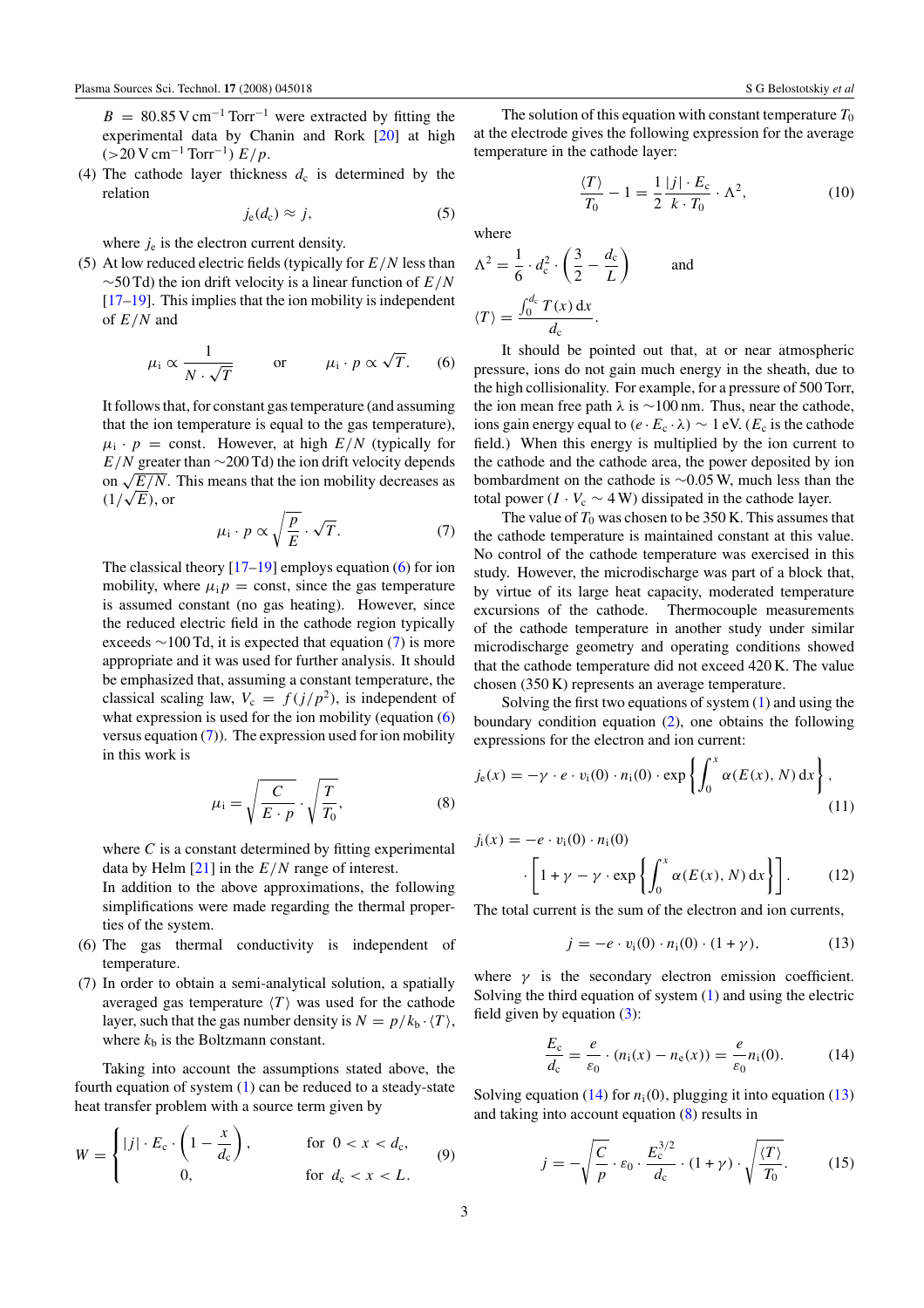<span id="page-3-0"></span>Using equation  $(5)$  one obtains

$$
\int_0^{d_c} \alpha(|E(x)|, N) dx = \ln\left(\frac{1+\gamma}{\gamma}\right), \quad (16)
$$

which is essentially an equation for the electric field  $E_c$ , taking into account equation [\(4\)](#page-1-0). Excluding the explicit dependence on temperature, equations  $(15)$  and  $(16)$  look identical to the ones in [\[17–19\]](#page-5-0). However, in the presence of gas heating, these equations are coupled with equation [\(10\)](#page-2-0).

Substituting the current density given by equation [\(15\)](#page-2-0) into equation  $(10)$ ,

$$
\frac{\langle T \rangle}{T_0} - 1 = \frac{\Lambda^2}{k \cdot T_0} \cdot \frac{1}{2} \cdot \frac{E_c^{5/2}}{d_c} \cdot \varepsilon_0 \cdot (1 + \gamma) \cdot \sqrt{\frac{C}{p}} \cdot \sqrt{\frac{\langle T \rangle}{T_0}}.
$$
\n(17)

Solving equation (17) for  $\langle T \rangle / T_0$  and substituting  $E_c = 2$ .  $V_c/d_c$ 

$$
\frac{\langle T \rangle}{T_0} = \frac{1}{4} \cdot \left( \beta \cdot \frac{V_c^{5/2}}{d_c^{7/2}} + \sqrt{\beta^2 \cdot \frac{V_c^5}{d_c^{7}} + 4} \right)^2 = \theta(V_c, d_c, p),\tag{18}
$$

where

$$
\beta = 2 \cdot \varepsilon_0 \cdot \frac{\Lambda^2}{k \cdot T_0} \cdot (1 + \gamma) \cdot \sqrt{\frac{2 \cdot C}{p}}.
$$

Plugging this expression into equation (16) yields the final equation that implicitly determines the dependence of the cathode voltage drop on the cathode layer thickness  $V_c(d_c)$ :

$$
A \cdot B \cdot \left(\frac{p \cdot d_c}{k_b \cdot T_0}\right)^2 \cdot (\theta(V_c, d_c, p))^{-2} \cdot \frac{1}{2 \cdot V_c}
$$

$$
\cdot \Phi \left(\frac{2 \cdot V_c \cdot k_b \cdot T_0}{B \cdot p \cdot d_c} \cdot \theta(V_c, d_c, p)\right) = \ln\left(\frac{1 + \gamma}{\gamma}\right),\tag{19}
$$

where

$$
\Phi(z) = \int_0^z \exp\left(-\frac{1}{t}\right) dt.
$$

Substituting  $V_c(d_c)$  into the equation for current density, equation [\(15\)](#page-2-0), provides an expression for the current density as a function of voltage:

$$
j = -\sqrt{\frac{2 \cdot C}{p}} \cdot 2 \cdot \varepsilon_0 \cdot \frac{V_c^{3/2}}{d_c^{5/2}} \cdot (1 + \gamma) \cdot \sqrt{\theta(V_c, d_c, p)}, \quad (20)
$$

At this point one can observe that since  $\theta \neq f(p \cdot d_c)$ , the solution of equation (19) will not be a function of  $p \cdot d_c$ , i.e.  $V_c \neq f_1(p \cdot d_c)$ . It is also evident from equation (20) that the reduced current density is not a function of  $p \cdot d_c$ , i.e.  $j/p^2 \neq f_2(p \cdot d_c)$ . Thus  $V_c \neq f(j/p^2)$ , i.e. the classical scaling is not valid.

#### **4. Results and discussion**

At low pressure (e.g. 1 Torr), for which the classical theory is known to work, the solution of equation (19) almost coincides with the solution of von Engel and Steenbeck (shown as the



**Figure 3.** Cathode voltage drop versus  $p \cdot d_c$  for different pressures and interelectrode gaps. The solid lines are solutions of equation (19), the dotted lines are thermal asymptotes and the dashed line is the solution of von Engel and Steenbeck. Note that  $p \cdot L$  is the same for  $p = 1$  Torr and  $p = 500$  Torr. Power deposition increases in the direction of the arrow.

dashed line in figure 3). In practice, divergence from the classical solution can occur even for low pressures, provided the power deposition is high enough to cause considerable gas heating.

When gas heating is severe, one can obtain an asymptotic solution to equation  $(19)$ . At this extreme, equation  $(18)$ reduces to

$$
\frac{\langle T \rangle}{T_0} \approx \beta^2 \cdot \frac{V_c^5}{d_c^7} \gg 1.
$$
 (21)

Taking into account that  $\Phi(z) \to z$  for  $z \gg 1$ , an explicit expression for  $V_c$  may be obtained for this 'thermal asymptote,'

$$
V_{\rm c} = \left[ \frac{A}{k_{\rm b} \cdot T_0 \cdot \ln\left(\frac{1+\gamma}{\gamma}\right)} \cdot \frac{p \cdot d_{\rm c}^8}{\beta^2} \right]^{1/5}.
$$
 (22)

Solutions of equation  $(19)$ , as well as the corresponding thermal asymptotes, for different gas pressures and interelectrode gaps are also presented in figure 3. The direction of the 'power deposition' arrow corresponds to increasing power deposition in the discharge. At low power, gas heating is negligible and all curves collapse on top of one another (classical theory is applicable). At high power, gas heating becomes important and the curves separate from one another.

As seen in figure 3, at some specific value of  $p \cdot d_c$ (depending on pressure) the solution of equation (19) has a turning point. The branch that lies above this point quickly tends to the thermal asymptote (the dotted lines). In practice, this will happen at high enough power deposition, causing the glow discharge to transition into an arc. Although accurate prediction of the glow-to-arc transition is beyond the capabilities of the simple model presented here, the turning point in figure 3 can provide a rough criterion for glow discharge stability. (The gas temperatures at the turning points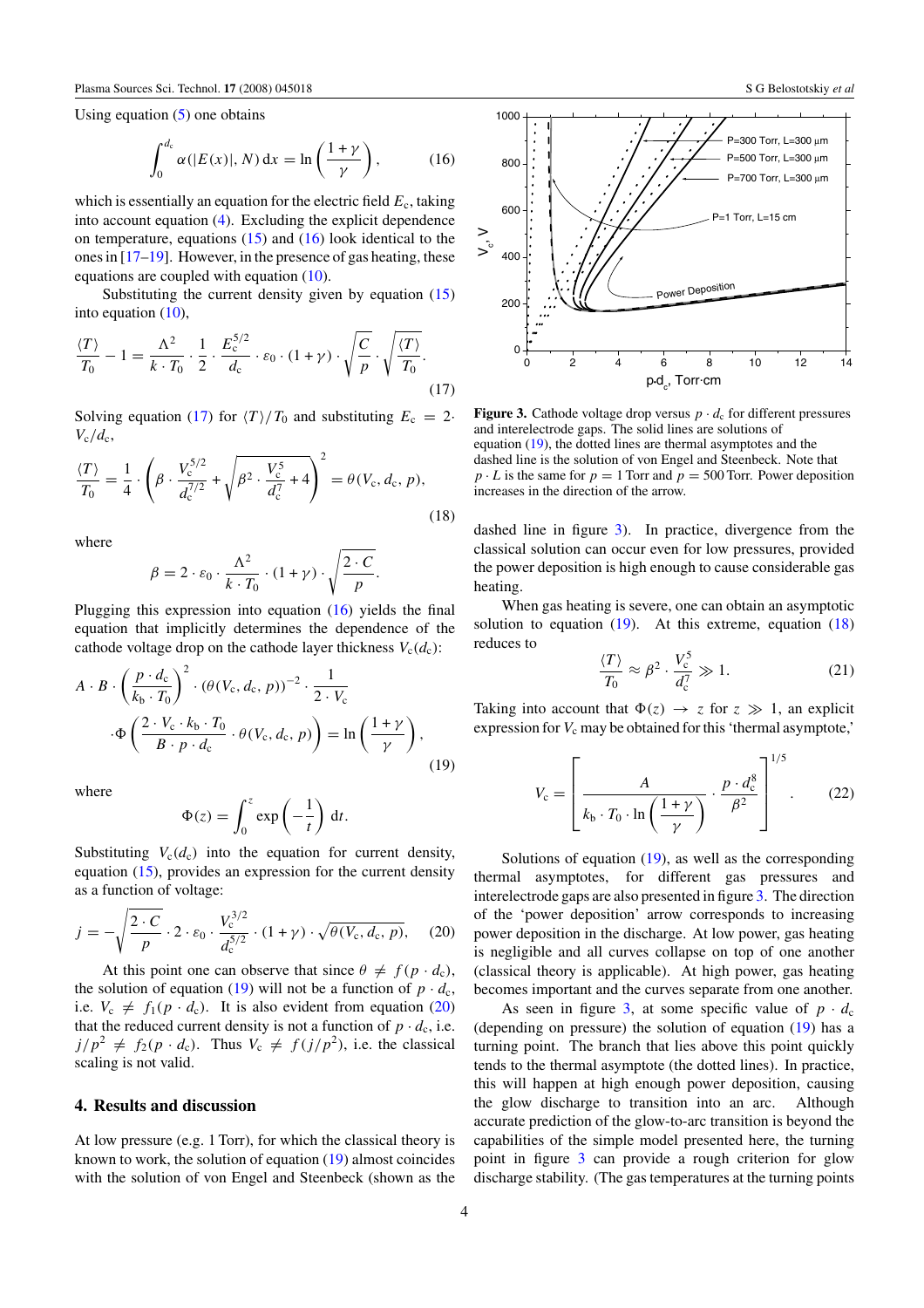<span id="page-4-0"></span>

**Figure 4.** *I*–*V* characteristics of helium microdischarges. Points are experimental data. The solid and the dotted lines are theoretical curves corresponding to stable and unstable operation, respectively. The dashed line is the result obtained using the classical theory.

were calculated to be 498 K, 538 K and 564 K, for pressures of 300 Torr, 500 Torr and 700 Torr, respectively.)

The turning point can be found from the following system of equations:

$$
\begin{cases}\nf(V_c, d_c, p) = A \cdot B \cdot \left(\frac{p \cdot d_c}{k_b \cdot T_0}\right)^2 \cdot (\theta(V_c, d_c, p))^{-2} \\
\cdot \frac{1}{2 \cdot V_c} \cdot \Phi \left(\frac{2 \cdot V_c \cdot k_b \cdot T_0}{B \cdot p \cdot d_c} \cdot \theta(V_c, d_c, p)\right) \\
= \ln \left(\frac{1 + \gamma}{\gamma}\right), \\
\frac{\partial f(V_c, d_c, p)}{\partial V_c} = 0.\n\end{cases} \tag{23}
$$

It is known [\[17–19\]](#page-5-0) that the branch of the *I*–*V* curve with  $j \, \langle j_n \rangle$  (*j<sub>n</sub>* is the normal current density) is not realized in experiments. Instead, when the discharge current is less than  $I_n = j_n \cdot S_c$  ( $S_c$  is the cathode surface area), further decrease in current is accompanied by a decrease of the size of the cathode current spot, so that the current density remains constant, equal to the normal current density (this is called normal discharge). In a normal discharge, the cathode voltage drop is independent of current. It turns out that the current density (and voltage) remains constant, even in the presence of gas heating [\[22\]](#page-5-0). The transition to the normal discharge occurs at the minimum voltage  $V_n$  of the theoretical  $I-V$  characteristic (the minimum of the curve in figure [1\)](#page-0-0).

*I*–*V* curves obtained by solving equations [\(19\)](#page-3-0) and [\(20\)](#page-3-0) are compared with experimental data in figure 4. To compare with the measured quantity (current) directly, the theoretical current density  $(j_n)$  was converted to current  $(I)$  as follows: for  $I \ge j_n \cdot S_c$  ( $S_c = 0.025$  cm<sup>2</sup> is the known cathode surface area) the calculated voltage was plotted versus  $(j \cdot S_c)/p^2$ . For  $I \le j_n \cdot S_c$ , the voltage was set equal to  $V_n$  (normal voltage drop). The only 'adjustable' parameter in the model was the secondary electron emission coefficient  $\gamma$ . The value of  $\gamma = 0.13$  was chosen so that the resulting theoretical normal cathode potential *V*<sup>n</sup> fits the experimental data at low current. The model captures the trends in the experimental data fairly well. For a given pressure (300, 500 and 700 Torr), the end



**Figure 5.** Gas temperature averaged across the cathode layer of a He microdischarge at  $p = 760$  Torr. The data points are results of Wang *et al* [\[13\]](#page-5-0). The solid and the dotted lines are predictions of the model, corresponding to stable and unstable regions, respectively.

of the solid line corresponds to the turning point of figure [3.](#page-3-0) The dotted line corresponds to the unstable branch (the branch above the turning point in figure [3\)](#page-3-0). For this unstable branch, the voltage drop (and therefore the power deposition) goes up rapidly (dotted lines in figure 4 are almost vertical). This would cause severe gas heating and breed conditions for a glow-to-arc transition.

The present model cannot capture the (negative slope) *I*–*V* characteristic of the arc without invoking additional physical mechanisms. The model simply provides a rough estimate of parameter values conducive to transition to arc. It should also be mentioned that, for each pressure, the rightmost experimental data point in figure 4 corresponds approximately to the highest current at which the microdischarge could be operated, before transitioning into an arc. Thus, the criterion for microdischarge stability proposed here seems to work reasonably well.

In order to justify the validity of the present model, gas temperatures were estimated for the conditions of the experiment described in [\[13\]](#page-5-0). The only difference between the system used in this experiment and the one in  $[13]$  was the spacing between the electrodes. Since the temperature predicted by the model is the average temperature across the cathode layer, the spatially resolved measurements presented in [\[13\]](#page-5-0) were also averaged over the cathode, the size of which was determined from the model, for each value of current. The thickness of the cathode layer ( $p = 760$  Torr) varied from  $d_c = 39 \,\mu \text{m}$  at  $I = 24 \,\text{mA}$  to  $d_c = 46 \,\mu \text{m}$  at  $I = 12 \,\text{mA}$ . A comparison of experimental data [\[13\]](#page-5-0) and the results of the model is presented in figure 5. Theoretical predictions for the gas temperature agree well with the measurements. Thus the model is able to provide good estimates and trends for gas temperatures in microdischarges.

Since the secondary electron emission coefficient *γ* was the only 'adjustable' parameter in the model, the sensitivity of the *I*–*V* characteristics on  $\gamma$  should be ascertained. As seen in figure [6,](#page-5-0) the normal cathode voltage drop is very sensitive to the value of  $\gamma$ . However, the shape of the curve and the